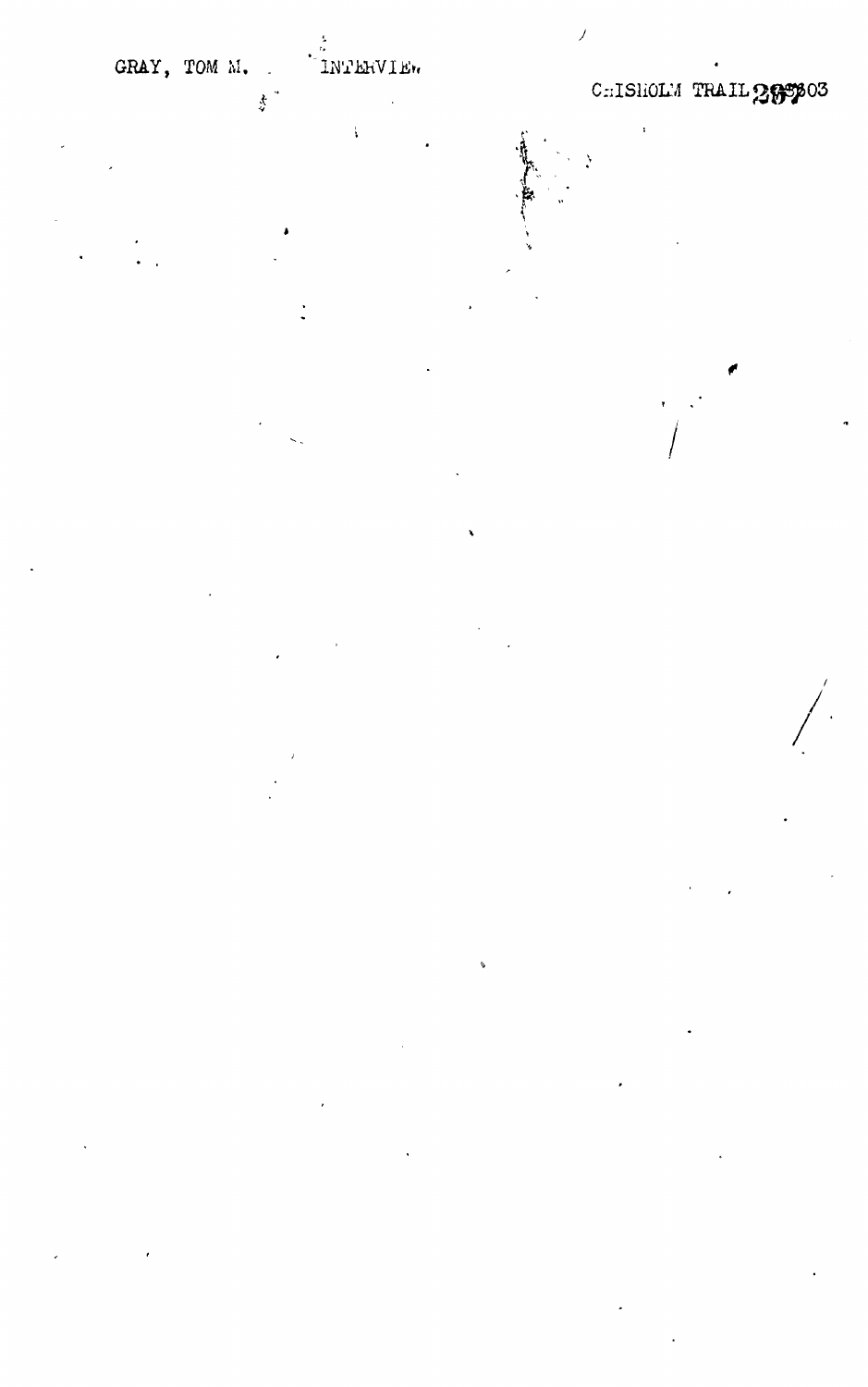| $-11 -$<br>Form $D - (S-149)$<br><b>INTERVIEW.</b><br>$\cdot$ GRAY, TOM M.<br>298<br>$- 8603.$<br>LEGEND & STORY FORM<br>WORKS PROGRESS ADMINISTRATION<br>Indian-Pioneer History Project for Oklahoma |
|-------------------------------------------------------------------------------------------------------------------------------------------------------------------------------------------------------|
| X                                                                                                                                                                                                     |
| Field worker's name __________ Robert H. Boatman.                                                                                                                                                     |
| This report made on (date) September 23, 1937. 193                                                                                                                                                    |
|                                                                                                                                                                                                       |
| 1. This legend was<br>secured from (nume) __ Tom M. Gray.                                                                                                                                             |
| Address Mashington #1 McClain County.                                                                                                                                                                 |
| This person is (malo or fumale) Whre, Negro, Indian,                                                                                                                                                  |
|                                                                                                                                                                                                       |
|                                                                                                                                                                                                       |
| Chisholm Trail.                                                                                                                                                                                       |
|                                                                                                                                                                                                       |
|                                                                                                                                                                                                       |
|                                                                                                                                                                                                       |
| 3. Write out the legend or story as completely as possible. Use blank<br>shests and attach firmly to this form. Number of sheets<br>attached 5                                                        |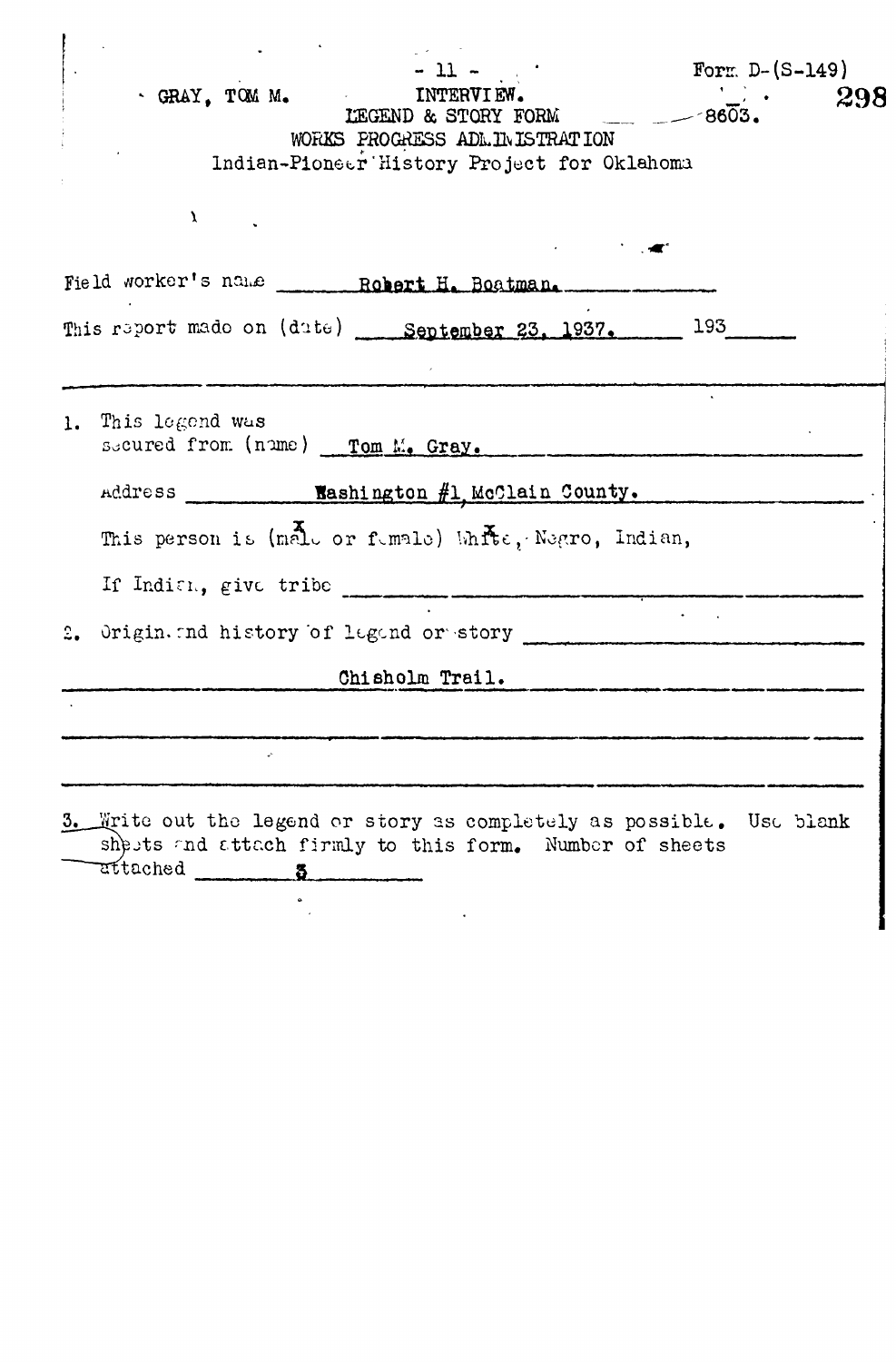GOOD. INTERVIEW. COOP.

Robert Boatman, Field Worker.

> An Interview With Tom Gray, Five miles east of Blanchard,

> > CHISHOLM TRAIL.

In 1878, I came to Indian Territ6ry with my parents when  $I$  was seven years old. I was born August 5, 1871 in the State of Illinois. We settled near the south end of Kickapoo Flat, on the Y/ashita River. I have been familiar with Indian Territory and Oklahoma since that time.

There were lots of Indians when I first came here. The women always had a good supply of beads, ear rings and shawls. The shawls were thrown around their shoulders and worn most all the time. These garments were issued to the Indians by the Government, from the forts that were established in the Territory.

The Indians were in some ways peculiar, especially in regard to the sick, end the burying of the dead. No doctors were used, only some medicine man of the tribe; and only herbswere used as yedicine. Each family would have their own burial grounds, 'which was in the baok yard. After one had been buried, a pen was built over the grave, and covered with boards.

299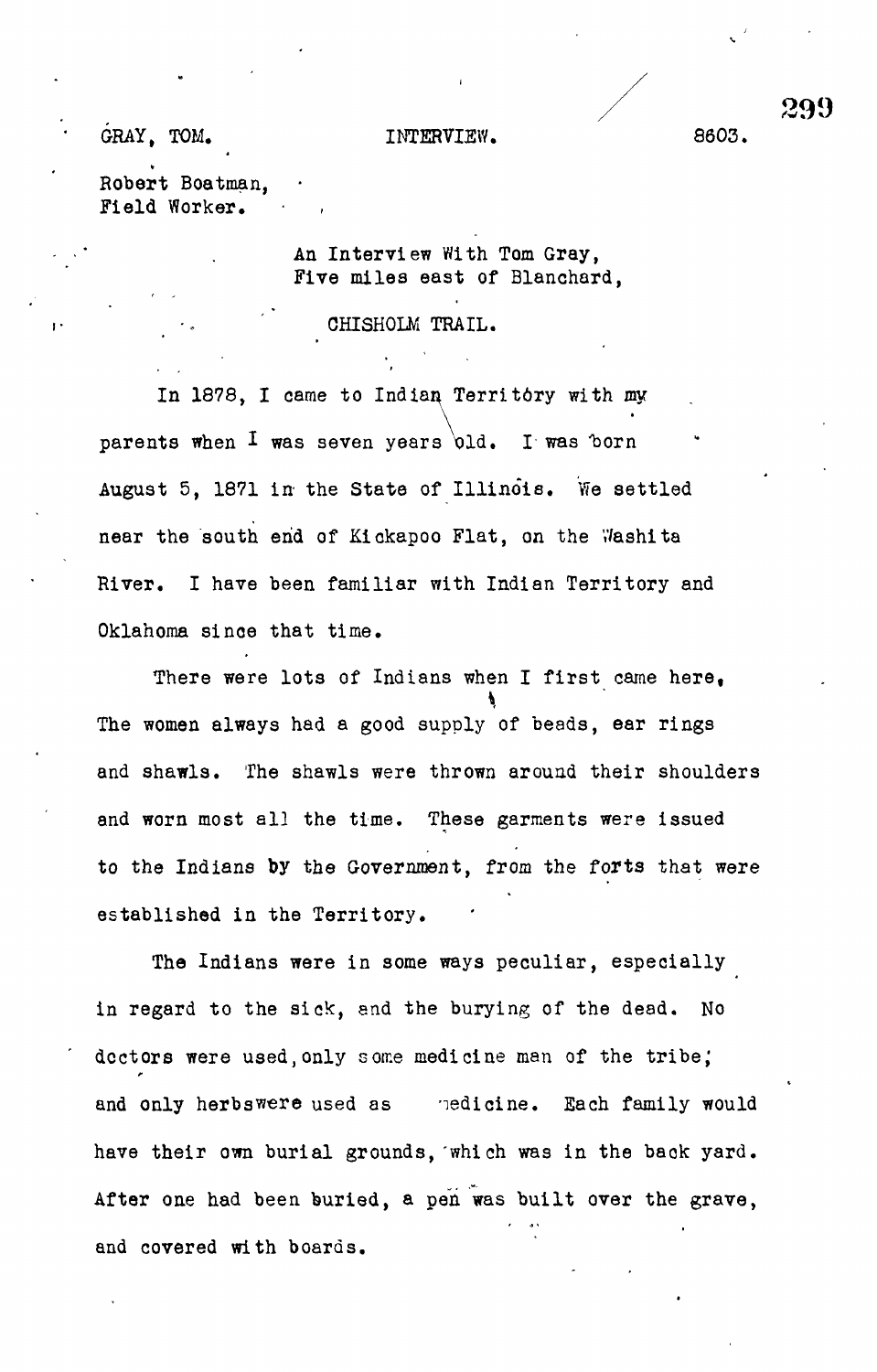## GRAY, TOM. INTERVIEW. 8603.

Tha old Chisholm-Trail that has been discussed sdmuch, crossed the Territory in the west-central part. It oame from the Red River by way of Rush Springs, just east of Chickasha along the Washita River, and passed · on by way of old Silver City and on to the Kansas line. From here the trail led to Honeywell and Caldwell Kansas where cattle were marketed . There is no doubt as to this route being the -first established one through the Territory. This trail was blazed and so marked; that by being oareful to watch for the marks, it 'can be followed across Oklahoma today. If there was ever any other trail known as Chisholms\* Trail it was many miles west of this one. Cattle were driven over it into Wyoming and Minnesota for grazing purposes only.

There have been many stories told relative to the Indians, as to their customs and feelings toward white men. I have often wondered why so many tales have been told. Some tribes were very hostile, especially the Comanches, Apaches, and Arapahoes.

The Indians of the Chootaw and Chickasaw tribes were very friendly. Their customs, of course, were different

 $\mathcal{M}$